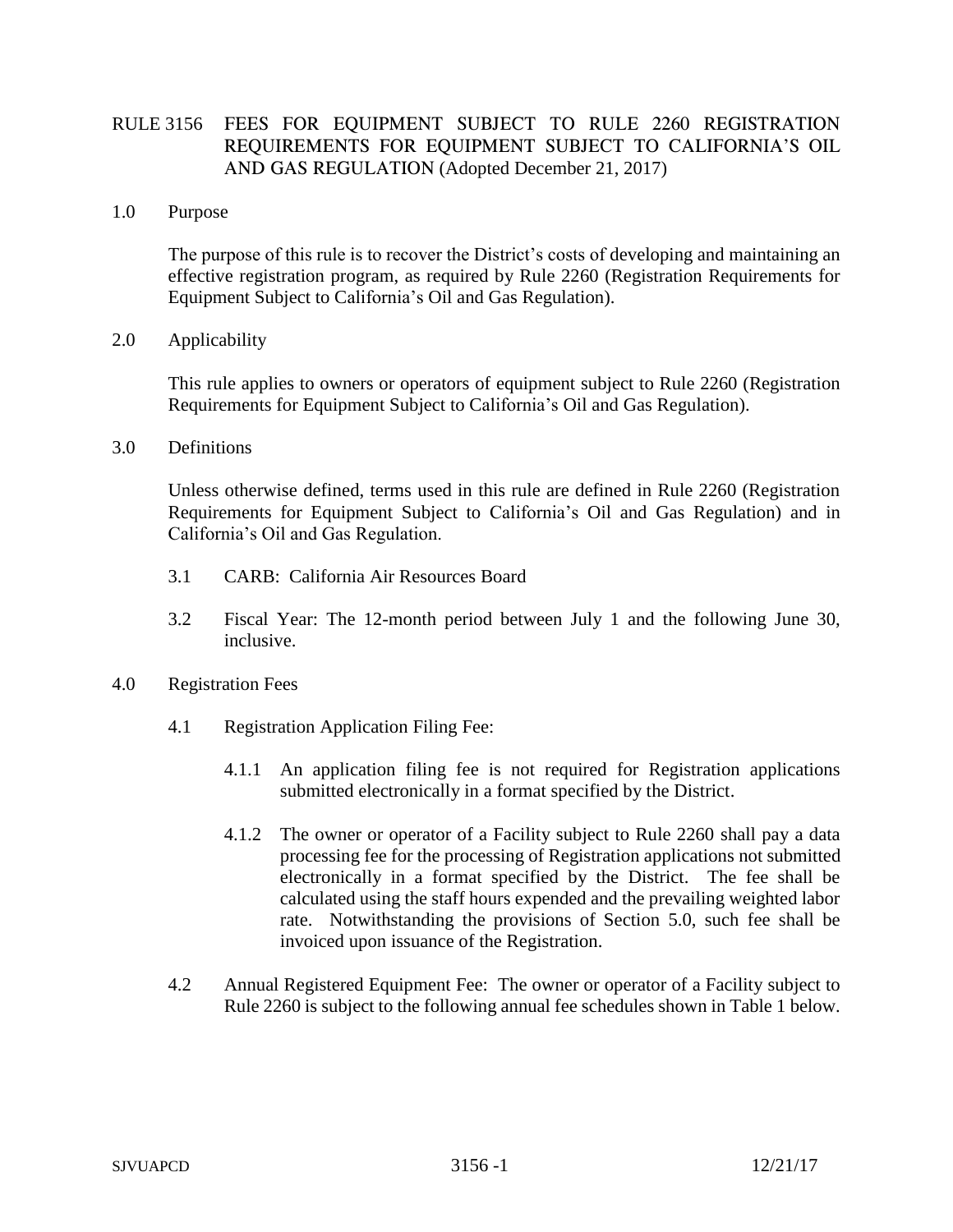| Equipment at Facilities Subject to Registration Under Rule 2260,                                                                       |                       |
|----------------------------------------------------------------------------------------------------------------------------------------|-----------------------|
| Except at Natural Gas Underground Storage Facilities                                                                                   |                       |
| Schedule                                                                                                                               | Cost                  |
|                                                                                                                                        | (\$ per year)         |
| Each Separator and Tank System subject to<br>$A -$<br>flash testing                                                                    | \$60                  |
| Each Separator and Tank System subject to<br>$\, {\bf B}$ -<br>Leak Detection and Repair                                               | \$90                  |
| All Reciprocating and Centrifugal Natural Gas<br>$\overline{C}$ -<br>Compressors at a Facility                                         | \$190                 |
| All Natural Gas Powered Pneumatic Devices<br>$D -$<br>and Pumps at a Facility (per 25 units or<br>portion thereof)                     | \$145                 |
| All Well Casing Vents Open to the<br>Atmosphere at a Facility (per 10 wells or<br>$E -$<br>portion thereof)                            | \$60                  |
| ${\bf F}$ -<br><b>Natural Gas Processing Plant</b>                                                                                     | \$90                  |
| Natural Gas Production Operation (per 10<br>wells or portion thereof, excluding Well<br>$G -$<br>Casing Vents Open to the Atmosphere), | \$135                 |
| Crude Oil Production Operation (per 10 wells<br>or portion thereof, excluding Well Casing<br>H -<br>Vents Open to the Atmosphere)      | \$100                 |
| Equipment at Natural Gas Underground Storage Facilities<br>Subject to Registration Under Rule 2260                                     |                       |
| Schedule                                                                                                                               | Cost<br>(\$ per year) |
| $\rm I$ -<br>Separator System (per unit)                                                                                               | \$90                  |
| $\bf J$ -<br>Dehydration System (per glycol unit)                                                                                      | \$300                 |
| $K -$<br>Odorizer Skid (per skid)                                                                                                      | \$30                  |
| Production/Injection Wells (per 10 wells or<br>$L -$<br>portion thereof)                                                               | \$135                 |
| All Reciprocating and Centrifugal Natural Gas<br>$M -$<br>Compressors at a Facility                                                    | \$190                 |

Table 1: Annual Registered Equipment Fees

- 5.0 Registration Program Fee Notification
	- 5.1 Registration program fees due for each Facility shall be determined as follows:
		- 5.1.1 By July 1 of each Fiscal Year, District costs to implement Rule 2260 shall be determined for that Fiscal Year (as determined in the District's Fiscal Year Budget). District costs are all costs associated with the program, including, but not limited to, staff time required to develop and modify the registration program, process and issue initial Registrations, modify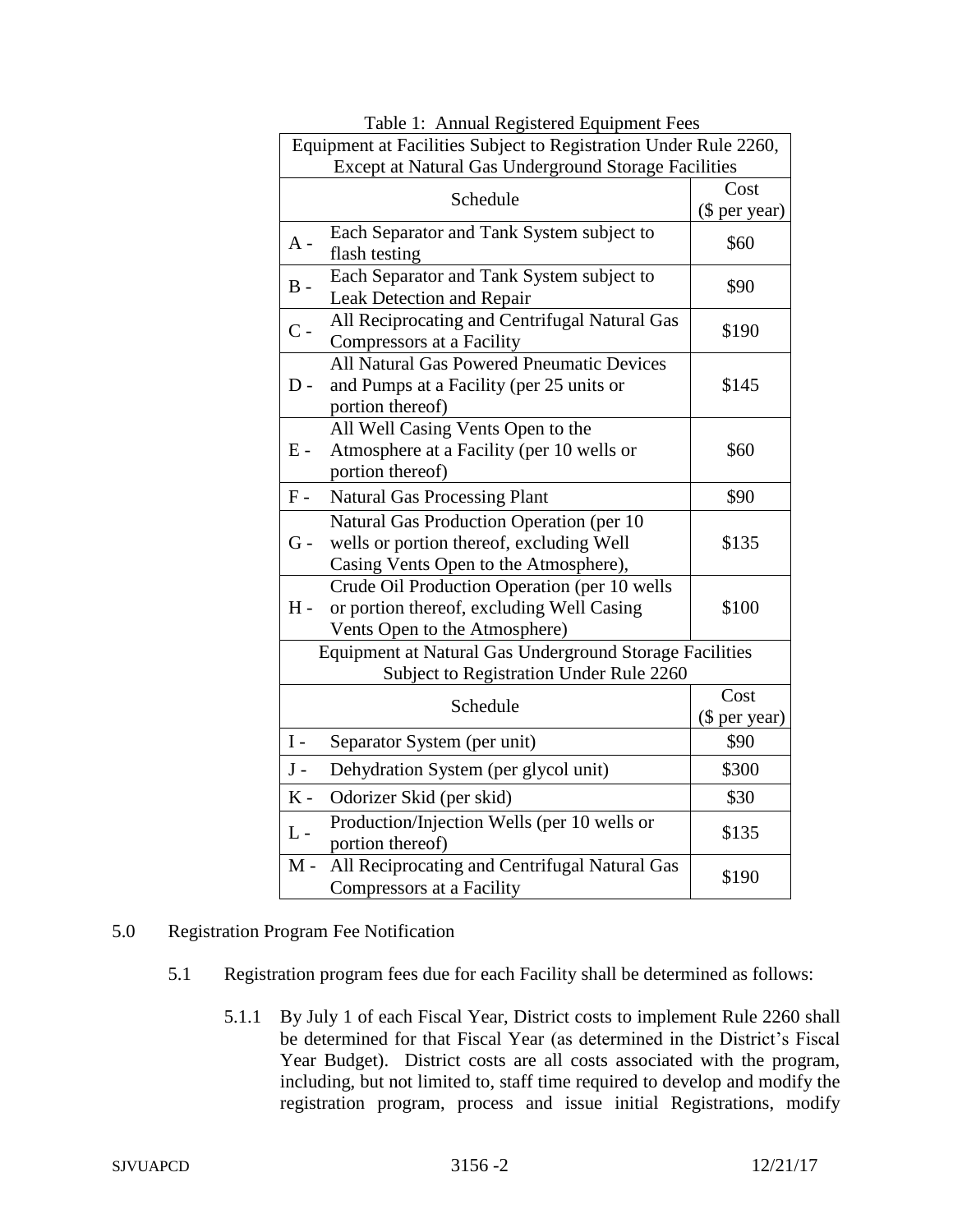existing Registrations, conduct ongoing inspections, and perform related support activities. District costs shall be based on Registrations in effect on July 1 of each Fiscal Year.

- 5.1.2 If the District's allocation of funding from CARB in the State budget to implement California's Oil and Gas Regulation does not include sufficient funds to reimburse the District costs of implementing Rule 2260 (as specified in section 5.2.1), the District shall collect registration program fees from each Facility subject to Rule 2260 for the balance of District costs to implement Rule 2260 pursuant to Section 5.2.4.
- 5.1.3 The annual fee for each Facility shall be reduced by a prorated portion of the funds provided by CARB, determined as follows:
	- 5.1.3.1 Determine the program funds balance: total District costs to implement Rule 2260 (determined per section 5.2.1) reduced by the annual funds received from CARB. If the program funds balance is less than or equal to zero, no registration program fees are due from individual Facilities;
	- 5.1.3.2 Determine the Facility's ratio: the Annual Registered Equipment Fees that should have been paid by each Facility according to Section 4.0, Registration Fees, divided by the total Annual Registered Equipment Fees for all Facilities.
	- 5.1.3.3 Multiply the program funds balance by the Facility's ratio to determine the Registration Program Fee due from the Facility.
- 5.1.4 If no funds are provided by CARB, the Registration Program Fees due by each Facility are those specified in Section 4.0, Registration Fees of this rule.
- 5.2 If there are Registration Program Fees due for a Facility, the District shall provide the owner or operator with an invoice for the Registration Program Fees within 30 days District receipt of annual implementation funds from CARB.
- 5.3 Registration Program Fees shall be due within 60 days of the date of the District invoice.
- 5.4 Registration Program Fees not paid in accordance with deadlines specified in this section shall be subject to late fees in accordance with the schedule provided in Rule 3010, Section 11.0, Late Fees.
- 5.5 Nonpayment of registration fees and all related late fees within 90 days of the original invoice date may result in suspension or cancellation of the registration.